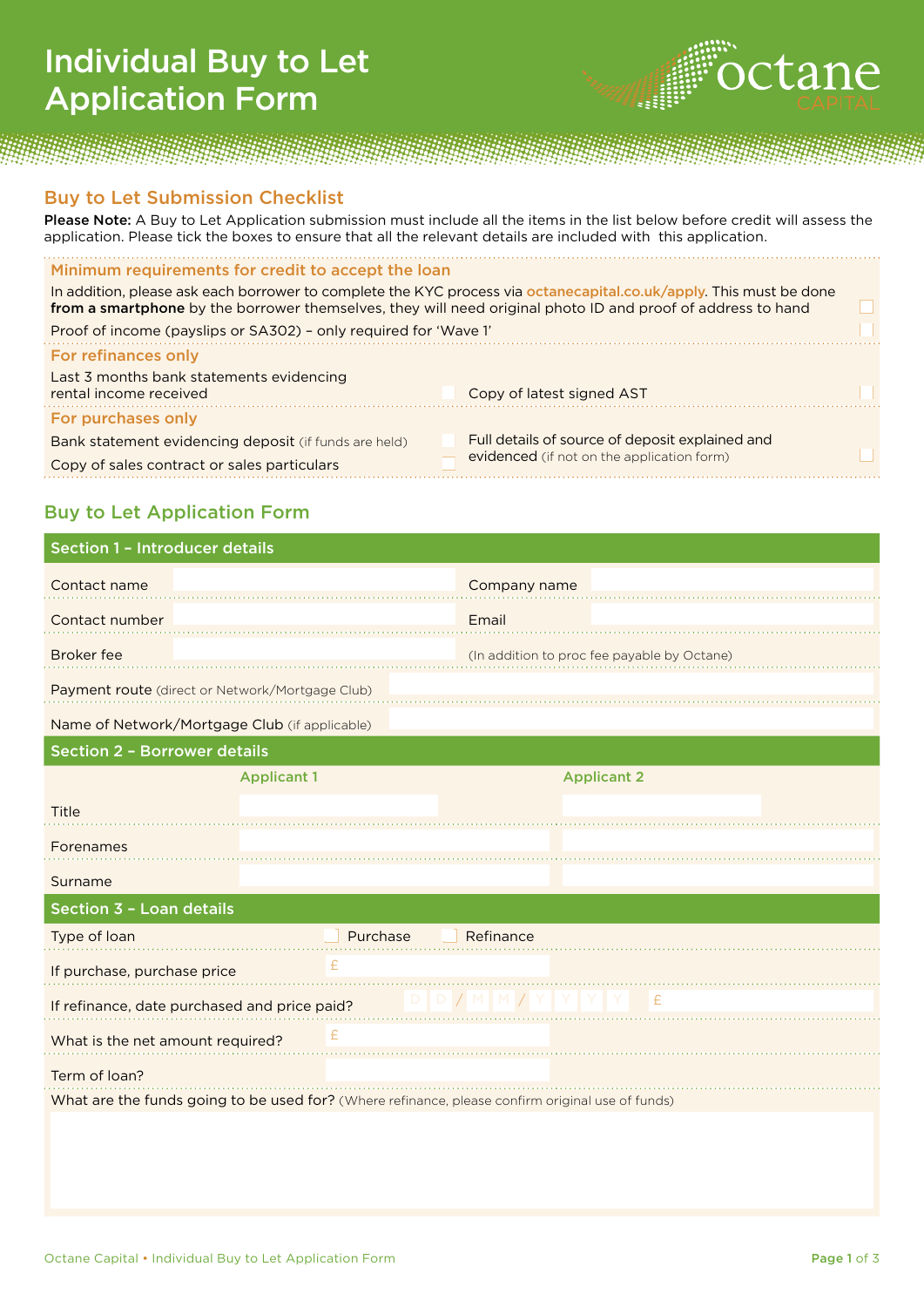| If a purchase is the deposit in a UK bank account? If not please explain where they are located |                                                                                                                    |                  |
|-------------------------------------------------------------------------------------------------|--------------------------------------------------------------------------------------------------------------------|------------------|
|                                                                                                 |                                                                                                                    |                  |
|                                                                                                 |                                                                                                                    |                  |
|                                                                                                 |                                                                                                                    |                  |
|                                                                                                 |                                                                                                                    |                  |
|                                                                                                 |                                                                                                                    |                  |
|                                                                                                 |                                                                                                                    |                  |
| Is any of the deposit coming from a bounce back loan?                                           |                                                                                                                    | Yes<br>No.       |
|                                                                                                 |                                                                                                                    |                  |
| Who is providing the borrowers contribution towards the purchase?                               |                                                                                                                    |                  |
| Exit strategy                                                                                   |                                                                                                                    |                  |
|                                                                                                 |                                                                                                                    |                  |
|                                                                                                 |                                                                                                                    |                  |
|                                                                                                 |                                                                                                                    |                  |
|                                                                                                 |                                                                                                                    |                  |
|                                                                                                 |                                                                                                                    |                  |
|                                                                                                 |                                                                                                                    |                  |
|                                                                                                 |                                                                                                                    |                  |
| <b>Section 4 - Security property</b>                                                            |                                                                                                                    |                  |
|                                                                                                 | Please note where there are additional properties/a portfolio please provide a completed additional property form. |                  |
| Type of property (Full description)                                                             |                                                                                                                    |                  |
|                                                                                                 |                                                                                                                    |                  |
|                                                                                                 |                                                                                                                    |                  |
|                                                                                                 |                                                                                                                    |                  |
|                                                                                                 |                                                                                                                    |                  |
|                                                                                                 |                                                                                                                    |                  |
|                                                                                                 |                                                                                                                    |                  |
|                                                                                                 |                                                                                                                    |                  |
| Condition of the property (Please describe)                                                     |                                                                                                                    |                  |
|                                                                                                 |                                                                                                                    |                  |
|                                                                                                 |                                                                                                                    |                  |
|                                                                                                 |                                                                                                                    |                  |
|                                                                                                 |                                                                                                                    |                  |
|                                                                                                 |                                                                                                                    |                  |
|                                                                                                 |                                                                                                                    |                  |
|                                                                                                 |                                                                                                                    |                  |
| Address                                                                                         |                                                                                                                    |                  |
|                                                                                                 |                                                                                                                    |                  |
|                                                                                                 |                                                                                                                    |                  |
| Postcode                                                                                        |                                                                                                                    |                  |
|                                                                                                 |                                                                                                                    |                  |
| Estimated property value                                                                        | Current outstanding mortgage                                                                                       |                  |
| If an undervalue transaction, please provide more information                                   |                                                                                                                    |                  |
|                                                                                                 |                                                                                                                    |                  |
|                                                                                                 |                                                                                                                    |                  |
|                                                                                                 |                                                                                                                    |                  |
|                                                                                                 |                                                                                                                    |                  |
|                                                                                                 |                                                                                                                    |                  |
|                                                                                                 |                                                                                                                    |                  |
|                                                                                                 |                                                                                                                    |                  |
| Is the property listed?<br>Yes                                                                  | No.                                                                                                                |                  |
| Is the property freehold or leasehold?                                                          | Freehold                                                                                                           |                  |
|                                                                                                 |                                                                                                                    |                  |
|                                                                                                 | Leasehold - If leasehold how many years are left on the lease?                                                     |                  |
| What is the rental income/estimated rental income?                                              | £                                                                                                                  |                  |
|                                                                                                 |                                                                                                                    |                  |
| Is the property already let?<br>Yes                                                             | <b>No</b>                                                                                                          |                  |
| If semi commercial is more than 30% used for commercial purposes?                               |                                                                                                                    | Yes<br><b>No</b> |